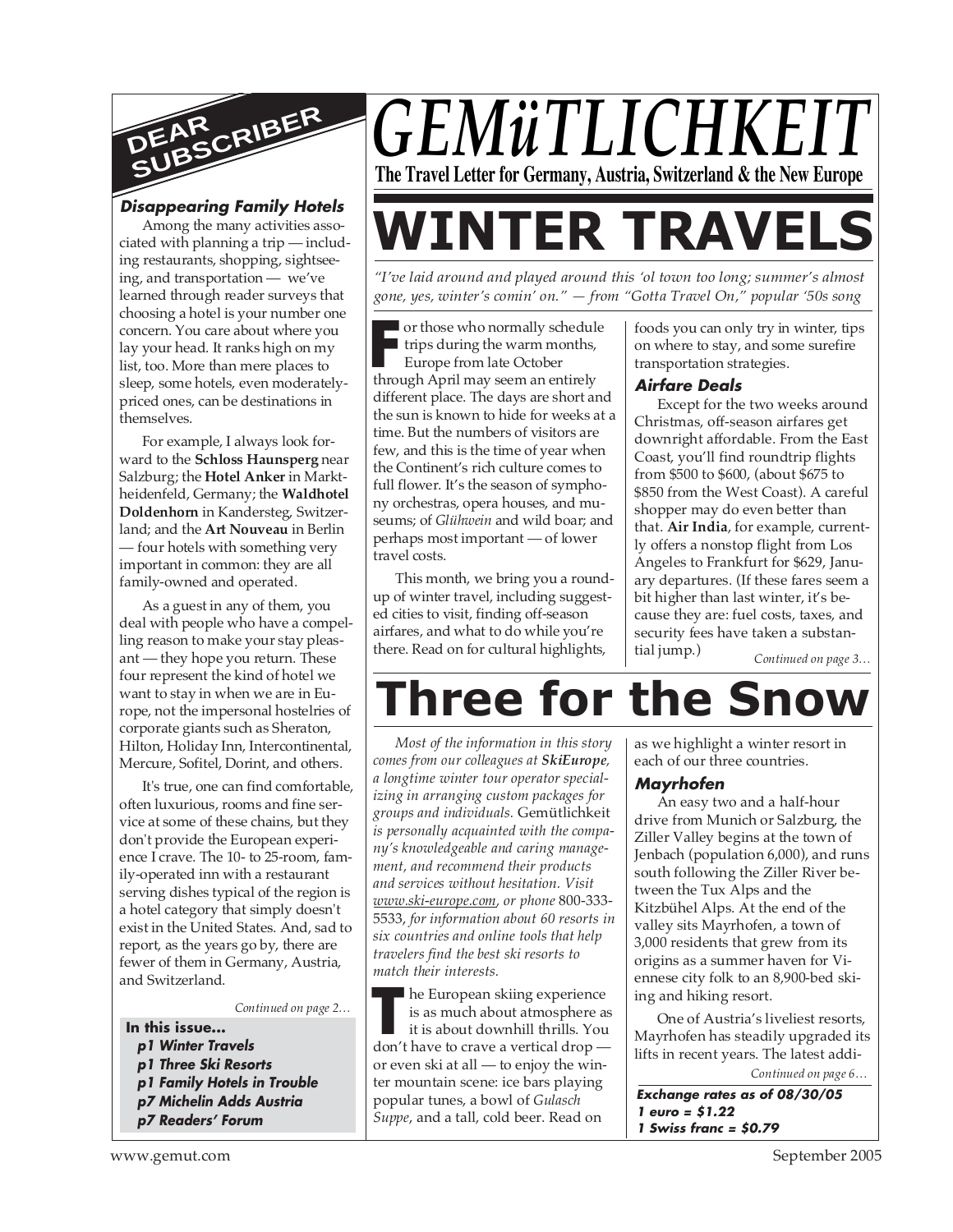## *DEAR SUBSCRIBER Continued from page 1*

Most of the families who preside over Europe's best small hotels seem to have made a lifelong commitment to the business; one that is often passed down through generations. Most of us can only guess at the demands of such an undertaking; work days that extend from early morning to late at night, maintaining a *gemütlich* demeanor with even the most difficult guests, finding and keeping good employees, and obtaining the financing to continually keep up and refurbish guest and public rooms.

We live in a small southern Oregon town, Ashland, whose main business is tourism and which has some 65 bed-and-breakfast hotels. The ownership turnover is constant. Local real estate agents joke that all 65 are always for sale. Running a B&B apparently is not the laid-back, small town idyll it might appear.

The usual story is this: fed up with traffic and the rat race, big city California couple quit high-paying jobs; sell million-dollar house; buy B&B in quaint, friendly, gorgeous, relaxed Ashland. Two to five years later, burnt out from seven-day work weeks, constant employee turnover, demanding guests, and fierce competition from 64 other B&B's as well as an ever-growing contingent of corporate hotels that offer less charming but better equipped rooms at lower rates, their 10-room hotel goes back on the market.

Owning and operating a small hotel anywhere is akin to a religious vocation — to succeed one must have a calling. We Europe-traveling North Americans are fortunate that innkeeping is a tradition still alive in Europe, though not as robust a tradition as it was just a few years ago.

The list of family-run hotels, especially the better ones, is shrinking. The **Geiger** in Berchtesgaden comes immediately to mind. A more charming, old-world hotel you couldn't find. But rooms must be regularly renovated, new ones constructed, spas added, and websites built and maintained. All too often, without corporate financing, the numbers don't add up. The Geiger is gone.

For many years, we enjoyed **Hotel Schloss Neuhof**, outside Coburg. Gone. Last year, we stopped by the sweet little **Auberge de Chernex** in the hills above Montreux. Closed, apparently forever.

In Garmisch-Partenkirchen, **Clausing's Posthotel** and the **Posthotel Partenkirchen** are both looking the worse for wear these days. Even that glorious Austrian country hotel, **Grüner Baum** in Bad Gastein, is transmitting a few subtle but alarming signals: yes, there's a shiny new conference center, but the room we occupied last December doesn't seem to have been touched in at least 10 years, and the food was not very good.

In July, we spent a few nights at the **Hotel Stadt Hamburg** on the island of Sylt, in the Atlantic, just off the coasts of Germany and Denmark. We'll save our Stadt Hamburg review for our Sylt article at a later date, but suffice to say it's a wonderful, traditional German luxury hotel: fresh flowers everywhere, every day; complete 'served' breakfast, as opposed to a buffet; a restaurant that aspires to Michelin recognition; a stylish little bistro; 72 beautifully-furnished and decorated guest and public rooms; and a plethora of uniformed employees.

Observing all this, I asked myself how long third-generation owner, Harald Hentzschel — he was actually born in the building — can hang in against the flood of corporate money being poured into other hotels on this island so popular with upscale Germans. We're rooting hard for Herr Hentzschel — and for the Schlenzkas (Art Nouveau), von Gernerths (Schloss Haunsperg), Mäders (Doldenhorn) and Deppischs (Anker) of Europe. Long may they wave.

*Continued on page 8…*

# **Using Gemütlichkeit**

• Hotel prices listed are for one night. Discounts are often available for longer stays.

• All hotel prices include breakfast unless otherwise noted.

• Local European telephone area codes carry the "0" required for in-country dialing. To phone establishments from outside the country, such as from the USA, do not dial the first "0".

# **Logging on to Our Website**

Back issues in text format from January 1993, except for the most recent 12, are available free to subscribers only at www.gemut.com (click on "Members"). To access the issues, enter the user name and password published in this space each month. The new codes are:

User Name: **sept** Password: **0826**

**Vol. 19, No. 8 September 2005**

# *GEMüTLICHK* **The Travel Letter for Germany, Austria, Switzerland & the New Europe**

| <b>Robert H. &amp; Elizabeth S. Bestor</b>                                                                                                                                                                                                                                                                                                                                              |
|-----------------------------------------------------------------------------------------------------------------------------------------------------------------------------------------------------------------------------------------------------------------------------------------------------------------------------------------------------------------------------------------|
| Nikki Goth Itoi                                                                                                                                                                                                                                                                                                                                                                         |
| Jim Johnson                                                                                                                                                                                                                                                                                                                                                                             |
| <b>Mark Honan</b>                                                                                                                                                                                                                                                                                                                                                                       |
| <b>Thomas P. Bestor</b>                                                                                                                                                                                                                                                                                                                                                                 |
| <b>Kurt Steffans</b>                                                                                                                                                                                                                                                                                                                                                                    |
| <b>Andy Bestor, Laura Riedel</b>                                                                                                                                                                                                                                                                                                                                                        |
| Gemütlichkeit (ISSN 10431756) is published 10 times each year by UpCountry<br>Publishing, 288 Ridge Road, Ashland OR 97520. TOLL FREE: 1-800/521-<br>6722 or 541/488-8462, fax: 541/488-8468, e-mail travel@gemut.com. Web<br>site: www.gemut.com. Subscriptions are \$67 per year for 10 issues. While<br>every effort is made to provide correct information, the publishers can make |
|                                                                                                                                                                                                                                                                                                                                                                                         |

*POSTMASTER: SEND ADDRESS CHANGES TO:* Gemütlichkeit, 288 Ridge Road., Ashland OR 97520

# **HOTEL RESTAURANT RATING KEY**

| Rating Scale                 | <b>Scale</b>                    | <b>Restaurant Criteria</b> |                              |
|------------------------------|---------------------------------|----------------------------|------------------------------|
| Excellent                    | $-20$<br>16                     | Food                       | 65%                          |
| Above Average                | 12<br>- 15                      | Service                    | 20%                          |
| Average                      | - 11<br>8                       | Atmosphere                 | 15%                          |
| Adequate                     | 4 -                             |                            |                              |
| Unacceptable                 | 3<br>$\Omega$<br>$\blacksquare$ |                            |                              |
| <b>Hotel Rating Criteria</b> |                                 | <b>Value Rating</b>        | <b>Scale</b>                 |
| People/Service               | 30%                             | <b>Outstanding Value</b>   | $-20$<br>17                  |
| Location/Setting             | 15%                             | Very Good Value            | 12 - 16                      |
| Guestrooms                   | 30%                             | Average Value              | $-11$<br>9<br>$\blacksquare$ |
| Public rooms                 | 5%                              | <b>Below Average Value</b> | 5 -<br>8                     |
| Facilities/Restaurant        | 20%                             | A Rip-Off                  | U<br>4<br>ä,                 |
|                              |                                 |                            |                              |

### **Special** *O* Designation

By virtue of location, decor, charm, warmth of management, or combination thereof, an especially pleasant establishment.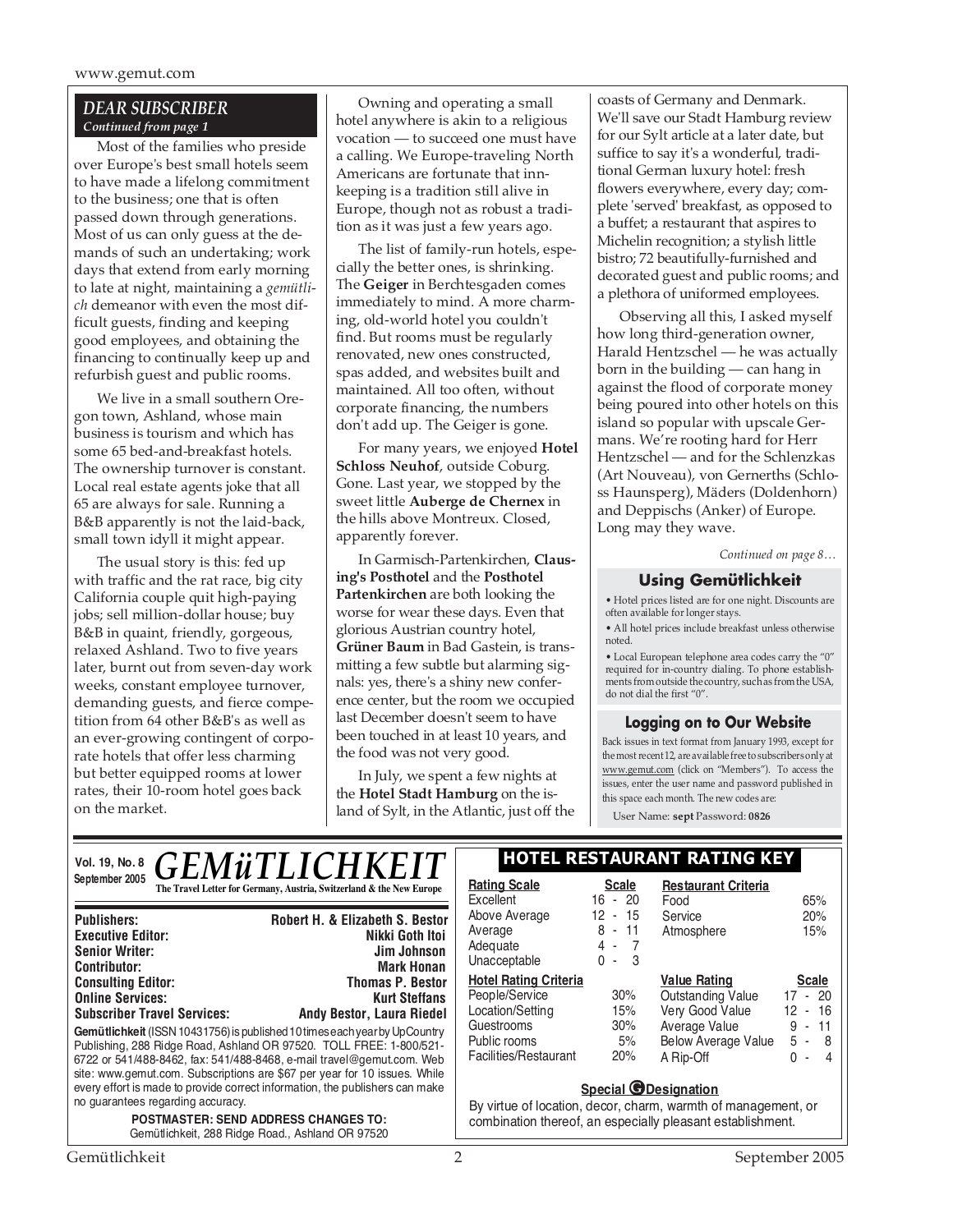# *WINTER TRAVELS Continued from page 1*

# **Hotel Bargains**

Once you've arrived, you'll find good prices at familiar hotels. Especially at country hotels that are not located near ski resorts, winter is offseason and a different, lower rate schedule will be in effect. For example, at the **Hotel Appenzell** in Appenzell, Switzerland, a double room that in summer costs CHF 210 will cost only CHF 186 November through March. The winter price for the best double room at the **Hotel Reulein** in Lindau on the Bodensee is €111, a 25 percent discount from the summer rate of €148. At the five-star **Grand Park Hotel** in Bad Hofgastein, Austria, a winter double is €115 vs. €132 in summer. Lower rates, however, almost never apply during the Christmas season.

# **Off-Season Deals on Apartments and Chalets**

In winter, **Idyll, Ltd.**, creators of the "Untour," offer a few of their Swiss properties at extraordinarily low prices. They are **Chalet Berit**, **Elizabeth**, and **Studio Albert**. These apartments are all in Sachseln and owned by the Greutert family, whose wonderful hospitality we described in our March 2005 issue. Untour deals are for two weeks and include roundtrip air and a Swiss Rail Pass. Departures are every two weeks from November 2, 2005 to March 8, 2006, and prices range from \$1,220 to \$1,766 per person. Contact Untours at 888-868-6871 or visit its website at www.untours.com.

Some of the properties rented by **Drawbridge to Europe** are discounted during winter months, often by more than \$100 per week. Contact: Tel. 888-268-1148, Web: www.drawbridgetoeurope.com.

# **Getting Around by Car, Train, or Boat**

Car rental and rail ticket/pass prices are virtually the same as in summer but trains will be less full, and you no longer have to worry about rail cars that aren't air-conditioned.

Traveling Europe in winter presents a somewhat different challenge than in warm weather. Though the Germans, Swiss, and Austrians are masters at keeping their highways clear of ice and snow, road conditions can be a factor. You may, therefore, be more comfortable traveling by rail, especially over longer distances. In fact, rolling through a cold, snowy countryside while settled snugly in a warm rail car is an enjoyable way to pass a winter afternoon.

For the braver heart, nothing beats the flexibility of a rental car. A compact car such as a VW Golf, perfect for two persons, can be rented in Germany for \$228 per week including tax (tel. 800-521-6722, Web: www.gemut.com).

Winter travel, of course, has its drawbacks. A few roads and most mountain passes will close and few, if any, lake steamers will operate at this time of year. If you're traveling by rental car you may have to pay "winterization" charges for snow tires and chains whether you want or even need them.

Among the mountain passes you may find closed — though there are alternative tunnels for some — are the Albula, Susten, Furka, Klausen, Simplon, San Bernardino, Bernina, Grimsel, and St. Gotthard in Switzerland. In Austria, the Grossglockner Road is usually blocked by snow from early November to May, and for the Arlberg, your only option will be the tunnel.

There are few really high roads in Germany but some stretches of southern Bavaria's Deutsche Alpenstrasse are subject to sudden, heavy snowfalls as are the roads out of Garmisch-Partenkirchen, west and southwest to the Austrian towns of Reutte and Imst.

For the rail traveler we recommend:

• For travel in Germany only: **German Twin Pass** (\$135 per person, second-class, \$195 pp, first-class, for four days travel in one month; additional days \$18 and \$25.50)

• Switzerland only: **Swiss Saver Pass** (\$153 pp second-class, \$230 pp firstclass, for four consecutive days unlimited travel; \$217 and \$323 for eight days)

• Austria only: **Austrian Railpass** (\$112 per person, secondclass, \$164 pp, first-class, for three days travel in one month; additional days \$16 and \$22)

• All three countries: **Eurail Select Pass** (\$316 pp, first-class only; five days travel within two months; pass also sold for six, eight or 10 days — \$348, \$414, \$480)

Except for the Austrian Railpass, these prices assume two persons traveling together at all times; rates are 17 to 30 percent higher if you are traveling alone.

Some of the most popular European river cruises take place during the winter. **Uniworld**, for example, operates a special eight-day, Viennato-Vienna New's Years cruise with stops in Bratislava and Budapest, as well as several 10-day Christmas Market cruises on the Danube, Rhine, and Mosel rivers. *Gemütlichkeit* subscribers get a 5 percent discount (call 800-521-6722, press option 3).

# **Performances Galore**

Our three countries offer some of the world's finest performing arts organizations. There are a couple of dozen first-rate orchestras, perhaps as many opera houses, several worldclass dance companies, and too many fine art museums to count. Berlin alone has three opera venues, 175 museums, and several top-flight classical music ensembles, including the great **Berlin Philharmonic**.

This season, **Deutsche Oper Berlin** (www.deutscheoperberlin.de) will feature premiers by Mozart (*Fragmente*) and Verdi (*Ernani*), among others. The world-renowned **Staatsoper Unter den Linden** (www.staatsoper-berlin.org/en/ intro.htm) dates to the era of King Friedrich II. Upcoming premiers include *Die Lustige Witwe*, *La Forza del Destino*, and *Tristan und Isolde*. Berlin's third opera house, **Komische Oper Berlin**, specializes in Germanlanguage productions of opera, operetta and musicals. (For more on Berlin, see Winter Destinations, below.)

Vienna is similarly endowed, with its great **Staatsoper**, **Volksoper***,* and **Wiener Philharmoniker**, based in the city's Musikverein. (For more on Vienna, see Winter Destinations, below.)

Munich's **Bavarian State Opera** (*Bayerische Staatsoper*), performs in the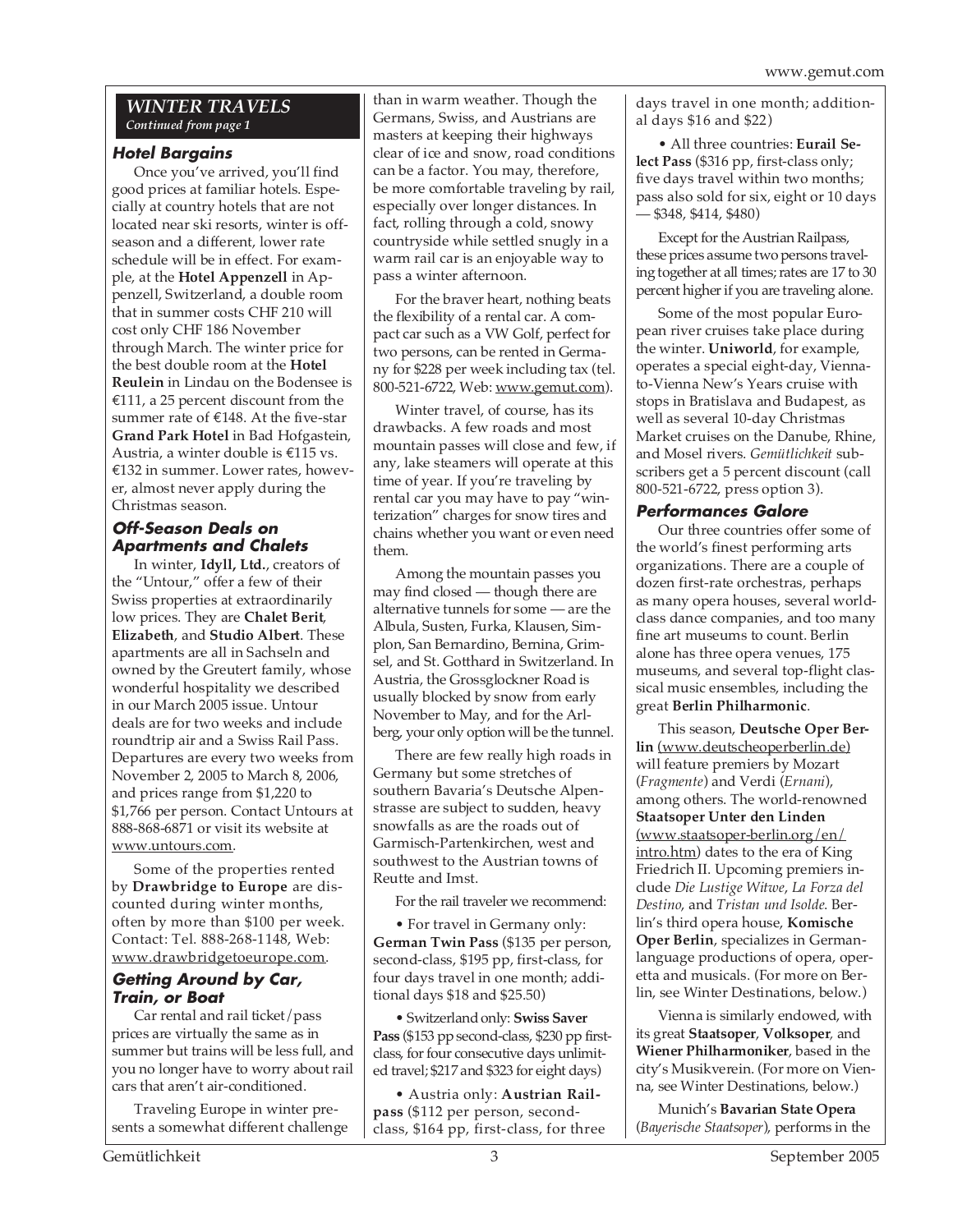National Theatre on Max-Joseph-Platz and also in the Prinzregententheater and Cuvilliès Theatre. This season kicks off with a special tour though Japan, but the opera will return in October with seven premiers and a special **Mozart Festival** in February 2006, which will feature six Mozart productions. This is your last chance to catch Zubin Mehta as Music Director, as he retires after the season. Contact: www.bayerische.staatsoper.de.

There's cultural depth, too, in Salzburg, Frankfurt, Hamburg, Dresden, Leipzig, Zürich, Geneva, and others. Bamberg, for example, despite a population of only 70,000, is home to a world-renowned orchestra.

# **Winter Cuisine: Roots and Game**

Fall and winter also mean a change of cuisine. Hardy root vegetables appear in salads and side dishes. Strong game dishes — venison, wild boar, goose — dot menus everywhere. Oysters from the Atlantic are at their best in November.

Dining, of course, is indoors and what were stuffy, airless rooms in summer are now charming, cozy sanctuaries from the cold. What better reward after a long, chilly walk, than a beer and bowl of thick soup at a rough wood table by a fire? Stronger "Bock" beers — originally brewed by monks to help get them through their Lenten fast — are typically available in the colder months.

On the third Thursday of November comes the first wine of the year. Pressed from grapes harvested in October, quickly fermented, and immediately bottled, Nouveau Beaujolais is shipped from France and restaurants all over Europe display the sign, *Le Beaujolais Nouveau est arrivé*! What only a few weeks before was grapes on the vine is now red wine in the bottle.

# **Holiday Cheer**

Winter's first and most important major event is the holiday season, culminating, of course, in Christmas and New Year's Day (Sylvester). Beginning in late November, nearly every town square becomes that outdoor mall/carnival/open-air music venue/ pub known as the Christmas Market. In addition to Christmas paraphernalia, the unending booths sell everything from sausage to shoes to *Schnaaps*. A few offer the handmade products of highly-skilled craftsmen and women, but much of the merchandise is mass-produced junk.

Still, it's great fun, especially the small town markets, with their kiddie rides and carousels, street music from Mozart to Dixieland, and ubiquitous *Glühwein* (hot, spicy, red wine) stands where it's mostly locals gathering in the cold to share conversation and a hot drink.

Though you must put this writer in the "Bah, Humbug-seen-one-Christmas-Market-you've-seen-'em-all" category, there are those North Americans who follow the Christmas Market circuit as though it were the PGA Tour; the 'majors' no doubt being Nürnberg, Vienna, Salzburg, and Munich. Trusted sources say, however, that the most authentic markets are in the former communist east; cities such as Krakow, Leipzig, and Prague, where crass, western-style commercialism is kept somewhat at bay.

Though we prefer the smaller town versions such as in Bonn or Weimar, in Vienna be sure to see the beautifully lighted and decorated market in front of the **Neue Rathaus**, but also take in lesser markets in squares and alleys all over the city; notably the one in **Spittelbergasse**. The vast main hall of Zürich's main rail station also has a Christmas market worth seeing.

Perhaps the most charming holiday destination is near Steyr, in Austria; the tiny pilgrimage hamlet of **Christkindl**, where you'll find a pretty little church and a very busy post office. It is here that Austrian children send their Christmas letters and all are answered by the Christkindl post office. You may wish to mail a card, as the stamps and postmark are somewhat prized. There is also a huge, wonderfully intricate, 'Rube Goldberg'-style, mechanical Nativity scene on display. Completed just before World War II, it is the work of a single local hobbyist who took some 40 years to build it — in his living room.

# **Winter Destinations**

Cities, where it's easy to duck into a store or café, or jump aboard public transport, to escape the cold or bad weather, are preferable to the countryside for most winter travelers unless, of course, you're headed to the hills for alpine fun (see "Three for the Snow," page 1.)

# Vienna

If you want to see high-level productions of holiday staples, such as the *Nutcracker Ballet* and *Die Fledermaus*, this is your city. Forget the New Year's Day concert of the Vienna Philharmonic in the Musikverein, it may be Europe's toughest ticket.

From fall to early spring, there are performances virtually every night at the city's two leading opera houses, Staatsoper and Volksoper, as well as hundreds of less grand — and less expensive — musical events.

# Berlin

"What Prague and London were in the 90's, Berlin has now become: a magnet for anyone who wants to live and work in a city that is humming with cultural energy and, by contrast with the rest of northern Europe, an insane bargain." — *New York Times*, March 13, 2005.

The Berlin Tourist Office estimates that each day and night in the city are some 1,500 events: concerts, art exhibits, plays, readings, and more. In addition to highbrow stuff, such as the Berlin Philharmonic, the **Deutsches Sinfonie**, numerous other classical music ensembles, and the three opera houses, are lesser-known, but no less entertaining, venues.

Last winter at the Komische Oper, a wonderful neo-Baroque building in the *Mitte* (old east), we saw a fine and funny production of *Die Lustige Witwe* (The Merry Widow). *Madama Butterfly* is there through January 15 at prices ranging from €8 to €31.

A surprising East Berlin carryover is the spectacular **Friedrichstadtpalast**, in which the costumes and staging (fullsize, glass-enclosed swimming pools appearing and disappearing on stage) are reminiscent of Las Vegas. Emblem-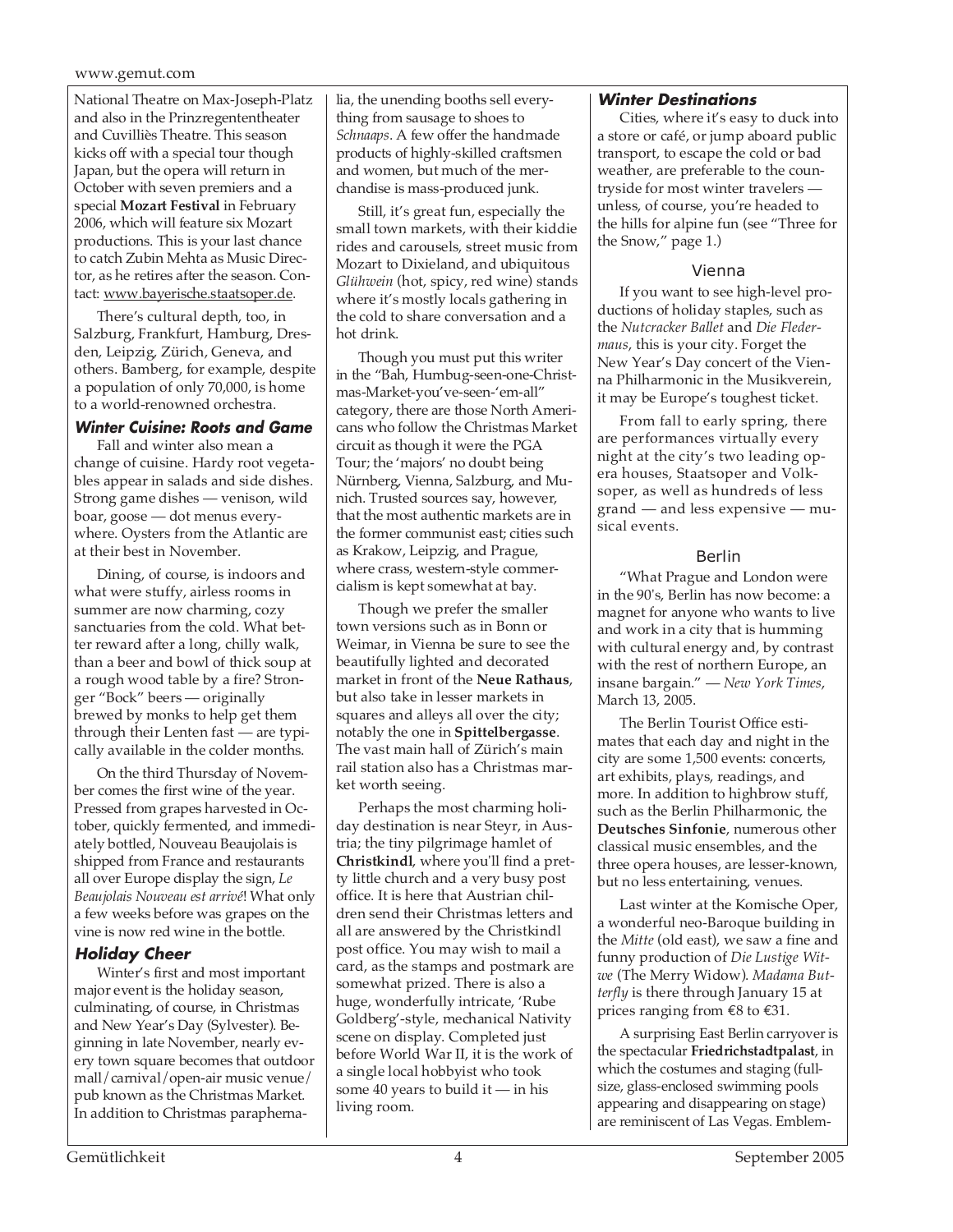atic of Berlin's storied nightlife is the famed **Wintergarten** variety theater.

Dozens of extraordinary new buildings designed by the worlds most sought-after architects, a contemporary art scene that critics say leads Europe, and Germany's best restaurant roster, are three more compelling reasons for a winter visit to this dynamic city.

# Sylt, Germany

 This summer playground of Germany's upper crust doesn't get much action in winter — a good reason to go there. Walk the beaches, the pathways through the dunes and face down exhilarating storms as they sweep in off the Atlantic. Great seafood. Time a February visit with the *Biikebrennen* bonfire festival and enjoy a traditional meal of *Grünkohl* (green cabbage).

# Bern, Switzerland

The annual *Zibelemärit* (onion market) takes charge of this oldworld Swiss town on the fourth Monday of November. Bern is great for strolling in bad weather, since ancient arcades protect six kilometers of oldtown sidewalks.

Switzerland is the rail traveler's paradise and Bern, a railroad hub, may be its best day trip headquarters. Most hotels are an easy walk from the station and dozens of interesting destinations are within a two-hour ride. Buy a Swiss Pass and have fun.

# Salzburg

This relatively small town (pop. 140,000) with big-time culture is said to take on a magical quality around Christmas. The Christmas Markets there are three — are popular as are the many choral concerts in churches and concert halls.

# Nürnberg

Home of the mother of all Christmas markets (November 28 to December 24), Nürnberg attracts more than two million visitors during the holidays. Go in the evening on a weekday. The tourist office proudly says no amusement park entertainment or "canned" Christmas music. A candlelight procession of thousands of school children takes place

at 6:15pm, December 11. More than 150 concerts and related events accompany this year's **Christkindlesmarkt**. The local tourist office has packages starting as low as  $€36$ . Contact: tourismus@nuernberg.de.

# Köln (Cologne)

**Carnival** begins here at 11 minutes past 11am on the eleventh day of November, but the real craziness starts on the Thursday before the start of Lent. There are processions, costumes, balls, dancing and, above all, eating and drinking — until the wee hours. The big day is **Rose Monday** (Rosenmontag) with its huge parade.

# Zürich

For two weeks in early November a massive wine tasting takes place aboard a dozen ships docked at Zürich's Bürkliplatz on the Zürichsee. At **Expovina**, visitors can choose from a selection of more than 4,000 wines from 24 countries. M

# **Travel Notes**

■ **Call a Bike:** We're all accustomed to phones that can send e-mail and take pictures, but can a cell phone really conjure up a bike on demand? If you are in Berlin, Frankfurt, Cologne, or Munich, keep an eye out for one of these high-tech bikes locked to a sign post on the corner.

Here's how it works: Registration is done over the phone by dialing 0700 0 5 22 55 22. After you've provided your credit card information, a €5 service deposit is charged to your credit card. (When you're finished with the bike, the €5 is deducted from your final rental fee.) Now, dial the number shown in the red circle on the top of the bike lock. The phone system will read you back a code. Enter it into the lock, and the bike is yours to ride.

After you've burned off the two bratwursts you had for lunch with a few laps around town, it's time to return the bike. Simply stop at the nearest major road crossing within the town's central area and lock the bike to a fixed object. Press the button on the display and you will see a return code. Dial Call A Bike and

tell them the code and the name of the street crossing. You'll be charged €.07 per minute or €15 for 24 hours.

■ **SkiEurope** has announced what each year are some of the winter's best vacation packages. This year the company's **SuperSki Week** deals include deals to Innsbruck from \$669, Garmisch-Partenkirchen from \$779, and Chamonix from \$829. Prices include roundtrip airfare on major airlines, six nights hotel accommodation, buffet breakfast daily, transfers (except for Innsbruck), and local taxes and service charges in Europe. For more information, visit www.

skieurope.com or phone 800-333-5533.

■ No list of unusual museums should fail to include the **Petrol Pump Museum** in Gänsbrunnen, Switzerland, near Solothurn. Its more than 250 items date to 1885 and include some of the very first gasoline service station pumps from the United States, Germany, and Switzerland. Also on display are some rare artdéco items, such as very old refrigerators, juke boxes and slot machines. Contact: www.tanksaeulenmuseum.ch

# **Key Websites for the Traveler**

**• www.gemut.com** Gateway site for travelers to Germanic Europe, including car rental, rail passes, hotel bookings, traveler feedback, travel tips, and past issues (free access to back issues for subscribers; see log-on info on page 2).

**• www.viamichelin.com** The Michelin database of hotels and restaurants, plus great interactive trip planning tools

**• www.travelessentials.com** Guidebooks, maps, travel accessories, luggage, all at 10 percent off for subscribers

**• www.webflyer.com** Informative frequent-flyer forums make this a must for air travelers

**• bahn.hafas.de/bin/query.exe/en** German rail website, with train schedules throughout Europe, as well as Germany

**• www.sbb.ch/index\_e.htm** Swiss and European rail schedules

**• www.ski-europe.com** Top Web resource for skiers with much data on Alpine resorts

**• www.myswitzerland.com** Website of Switzerland's national tourist authority

**• www.germany-tourism.de** Germany's national tourist authority

**• www.austria.info/us** Austria's national tourist authority

**• www.historicgermany.com** Website for an alliance of historic German cities

**• www.thetravelinsider.info** Info on electronic devices used by travelers — cell phones, computers, etc.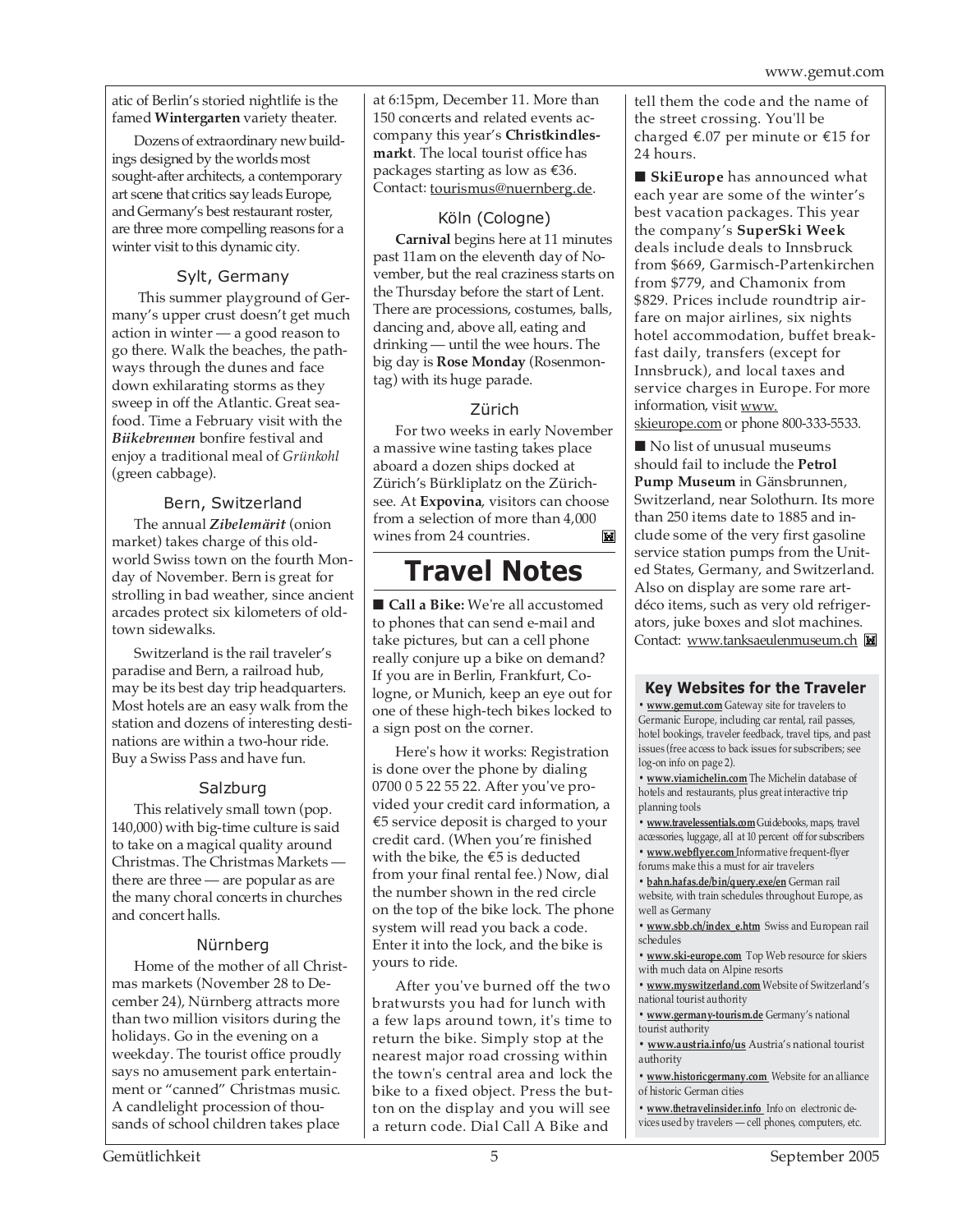# *THREE FOR THE SNOW Continued from page 1*

tion is a six-seater called the Gerent, that will usher 3,000 skiers per hour to the mountaintop. Next on the list is the 25-year old Ahorn cable car.

There are two main mountains at Mayrhofen: the Penken and the Ahorn. The Penken is best suited to intermediates while the Ahorn is ideal for beginners.

Mayrhofen recently joined with the resorts of Hippach, Finkenberg, and Tux to form the Zillertal3000, an area that provides more than 146 kilometers (80 miles) of trails and is serviced by 46 lifts.

Shorter runs and long lift lines discourage some advanced skiers, but the conditions are reliable for Tyrolia. And nearby, the Hintertux glacier offers year-round winter recreation.

For a small village, Mayrhofen has an active après-ski scene. The **Ice Bar** at the base of the Penken Gondola is a popular destination for skiers at the end of the day. Bars and clubs offer music ranging from folk to disco.

A number of wintertime activities, however, don't require traipsing around in stiff boots attached to long, skinny planks. The tourist office can arrange a hot air balloon ride or a panoramic alpine flight, horseback riding, sleigh rides, ice skating, or tobogganing. In the rare case of inclement weather, indoor activities include swimming at the "adventure" pool (Waldbadstrasse); soaking in a hot tub, sauna, or Jacuzzi; playing squash, billiards, bowling, or chess; and of course, browsing the shops along Hauptstrasse.

The five-star **Elisabeth Hotel** (tel. +43 5285/6767, www.elisabethhotel .com) has 30 guestrooms with woodpaneled walls and ceilings, a balcony, mini-bar, satellite TV, and separate rooms for toilet and bath. The fitness center is a destination in itself, with a large indoor pool, sauna, solarium, steam room, body styling, massage, beauty salon, and Jacuzzi. Closed November 1 to December 16.

For Ziller Valley cuisine, **Wirtshaus zum Griena** (+43 5285 62778)

# **Skiing Stats**

# . **CHÂTEAUX D'OEX**

**Skiable Terrain:** 62 km/39 mi **Highest Lift:** 1,800 meters/ 5,905 feet **Vertical Drop:** 802 meters/2,631 feet **Difficulty Level:** beginner to intermediate **Multiresort Tickets:** yes **Multiresort 6-day Lift Ticket:** About \$250

## **GARMISCH-PARTENKIRCHEN**

**Skiable Terrain:** 115 km/72 mi **Highest Lift:** 2,830 meters/9,285 feet **Vertical Drop:** 1,350 meters/4,429 feet **Difficulty Level:** beginner to advanced **Multiresort Tickets:** yes **Multiresort 6-day Lift Ticket:** About \$175

#### **MAYRHOFEN**

**Skiable Terrain:** 146 km/80 mi **Highest Lift:** 2,250 meters/7,500 feet **Vertical Drop:** 1,650 meters/5,412 **Difficulty Level:** beginner to intermediate **Multiresort Tickets:** yes **Multiresort 6-day Lift Ticket:** About \$150

is the place to dine. Here, Anneliese Steinlechner serves local specialties in a 400 year-old farm house located near Mayrhofen's Ahorn gondola.

# **Châteaux d'Oex**

Nestled on the south side of a valley among the Vaudois, Frenchspeaking Alps, Château d'Oex is the picture of a quaint ski village. To the west is the medieval town of Gruyères, world famous for its cheese; to the east, the international glamour resort, Gstaad.

If cheese and the international jet set are not enough to evoke the real Switzerland, the cultural diversity between the French and German speaking sections of the country is.

Some simply enjoy the relaxed ski atmosphere at Château d'Oex. But most serious skiers opt for a regional pass that covers 69 lifts and accesses 248 kilometers (155 miles) of groomed slopes across eight different resorts, including Gstaad, Saanemöser, and Schönried, as well as the glacier above Les Diablerets, which is skiable year round.

Perhaps the most exciting time to visit this resort is toward the end of January, when Château-d'Oex is home to one of the world's largest

hot air balloon events. Only an hour and a half from Geneva, the resort is convenient for day trips to the lakeside **Castle of Chillon** (saluted by Lord Byron) and the cities of Montreux and Lausanne.

Inquire at the Château-d'Oex tourist office about visiting **La Maison de L'Etivaz,** a cheese-making cooperative. The cheese is made by individual farmers in the mountains in the summer, then brought to L'Etivaz to be stored and cured for up to three years. The tour is worthwhile.

For accommodations, **Hostellerie Bon Accueil** is a longtime favorite, in an 18th century chalet (Contact: www. lebonaccueil.ch/english/index.php).

# **Garmisch-Partenkirchen**

Fresh, pure mountain air has made this one of the most popular health resorts in the Bavarian Alps. Unlike some of Europe's more glamorous resorts, it has a down-to-earth feel that is grounded in authentic culture. Locals often dress in traditional styles and many of the older buildings are decorated with beautiful frescoes that are often centuries old.

The imposing Zugspitze rises 2,966 meters (nearly 10,000 feet) from Garmisch-Partenkirchen. Skiers will find 115 kilometers (72 miles) of downhill runs, across all ability levels. With a multiresort pass, you can also use unconnected lift systems in the area. Three rail lines, several bus lines and excellent highways link Garmisch-Partenkirchen with southern Bavaria and Munich, the capital.

Five minutes on foot from the center of town in a quiet, residential neighborhood, the **Hotel Staudacherhof** is a wellness hotel and golf resort that rates Michelin "red." Contact: tel. + 49/8821/92 90, www. staudacherhof.de.

About **Gasthof Fraundorfer**, on the Partenkirchen side of town, Germans like say, *Es gibt nur einen Gasthof Fraundorfer* — there is only one Fraundorfer. Good Bavarian food and soulful mountain music. A unique experience. Contact: tel. +49/8821/92 70, www.gasthof-fraundorfer.de.  $\mathbf{M}$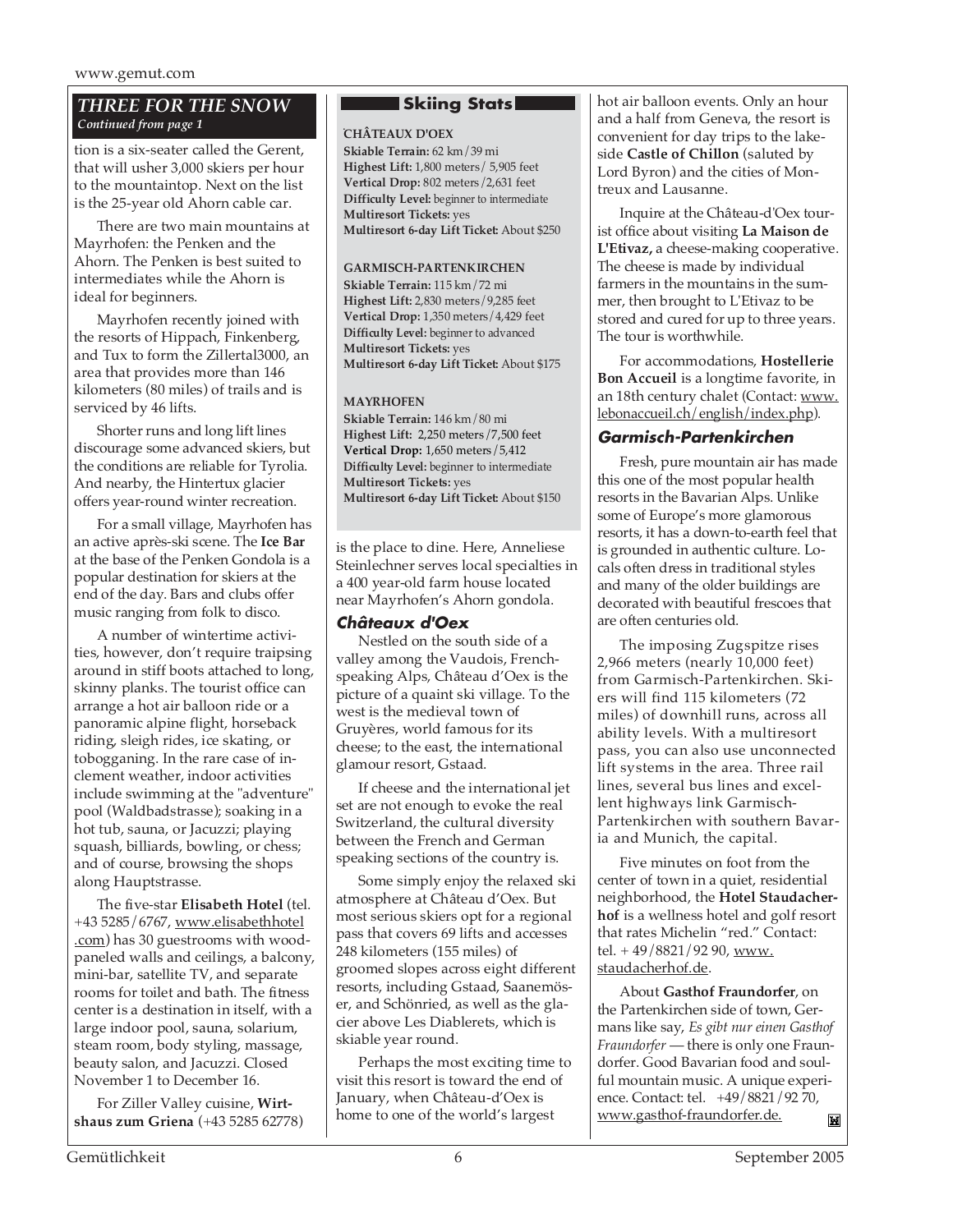# **Readers' Forum**

# **Summer Trip Report**

The nicest hotel of our whole trip was the **Neu-Meran** in Bad Reichenhall. Our room was spacious, nicely appointed, with a beautiful bathroom. It was on a corner and had a 40-foot veranda. Since the hotel is on a hill, the view across the valley to the mountain on the other side was most beautiful. The wonderful ambience was also matched by the friendliness of the staff, excellent food, and superb wine. Our schedule only permitted us to stay one night, and we were very sad to leave the next day.

I will never stay at **Gasthof Fraundorfer** in Garmisch-Partenkirchen. It was the worst hotel of our whole trip. The staff was snippy and not helpful, and the management was more interested in operating the restaurant than the hotel.

BRUCE AND JUDY HYLAN VIA E-MAIL

*(Editor's Note: The Fraundorfer has long been recommended by* Gemütlichkeit*, especially the restaurant with its special Bavarian ambiance. Our last visit there was in December of 2004, and we found nothing amiss. Though we did not stay in the hotel, we had dinner there two nights. We would welcome comments from readers on recent Fraundorfer experiences.)*

# **Lufthansa Upgrade Fails**

We traveled to Europe in late May and hoped to use United frequent flyer miles to upgrade to business class on **Lufthansa**.

We purchased tickets seven months prior to travel. As you know, if you want to upgrade with miles you can't do so with the cheapest coach fares. So our tickets (San Francisco-Munich) were \$1,500 each.

At the time of booking the airline would not confirm an upgrade, but we (and our trave agent, I might add) were confident that it would not be a problem. *Wrong*. The travel agent checked with the airline on a regular basis regarding our status, and always with the same result: no upgrades available, but keep checking. And so we did, right up until flight time.

# **MICHELIN'S WEBSITE COVERS AUSTRIA**

**A**n important missing resource for the Germany, Austria, Switzerland traveler has been a *Michelin Red Guide* for Austria. There are guides for Germany and Switzerland, but none for Austria. Though there's still no printed guide, the outstanding Michelin website now contains hotel and restaurant listings for cities throughout Austria.

So, in effect, there really is a *Red Guide*for Austria, just no handy, shiny red book — with those marvelous front-of-the-book maps that highlight the best places — to throw in your suitcase.

To access the Austria data, go to www.viamichelin.com. Choose 'The Michelin Guides' from the yellow bar on top, and then select 'Hotels.' You'll be presented with a 'Location Search' window. Type in the city, choose 'Austria 'from the dropdown menu, and click OK.

We tried the little town of Kremsmünster, whose **Hotel Schlair** we gave a thumbs-up to in our April issue. The search results place the Schlair at the top of the list. Michelin gives it one "roof peak" and describes

When we first presented our tickets at the airport, we were again put off and told to inquire about the upgrade at the gate just prior to departure.

To make a long story short, we were not upgraded. On the homeward flight it was nearly the same story at Munich airport; when we checked at the gate we were told that they could upgrade one of us, but not both. Generously, my husband let me take the upgrade and took his seat in row 54 — a very long walk from business class.

So, you do the math; my husband paid \$1,500 for a roundtrip coach seat purchased seven months in advance. My \$1,500 did get me a one-way upgrade, so guess I should live with that. But here's what rankles: why don't the airlines tell you up front whether or not you can have an upgrade? Instead, they take your money and string you

it as "a well-run hotel with a committed staff, centrally located in a 700 year-old guest house in the old town. Individually furnished rooms, from rustic to modern style."

Listed beneath the Schlair are another 14 hotels in the region. There is also a zoom-in/zoom-out map with the Schlair and other nearby hotels marked on it.

Clicking on the Schlair brings up a page with such information as street address, e-mail address, rates, a brief description of the hotel, and other usual Michelin info.

Also on the Schlair page are links to nearby hotels, restaurants, tourist attractions, and car parks. Click Restaurants for a list of eating establishments presented in order of their proximity to the Schlair. Also on that page is a map showing the restaurants' locations. Click on individual restaurants to get the Michelin low-down on each.

What was already a marvelous website for the Europe-bound traveler has become even more valuable with the addition of Austria.

Our thanks to longtime subscriber Ron Woellhof for alerting us to this important development. M

along. If we had known that there would be no upgrades from the outset, we certainly would have investigated other options.

This has been such a source of irritation and frustration for us that we will no longer fly with Lufthansa.

NAME WITHHELD BY REQUEST

*(Editor's Note: It's difficult to know what this reader would have paid for a coach ticket purchased in November, 2004, for travel in May, 2005. Right now, however, you can buy a Lufthansa coach ticket for travel in late May, 2006, for \$1,006. This is on the airline's daily San Francisco-Munich nonstop. I think it's safe to say the price would have lower than that in November of '04.*

*Why airlines — and Lufthansa is not alone in this — choose to adhere to a policy that undoubtedly angers thousands of customers is one of the many*